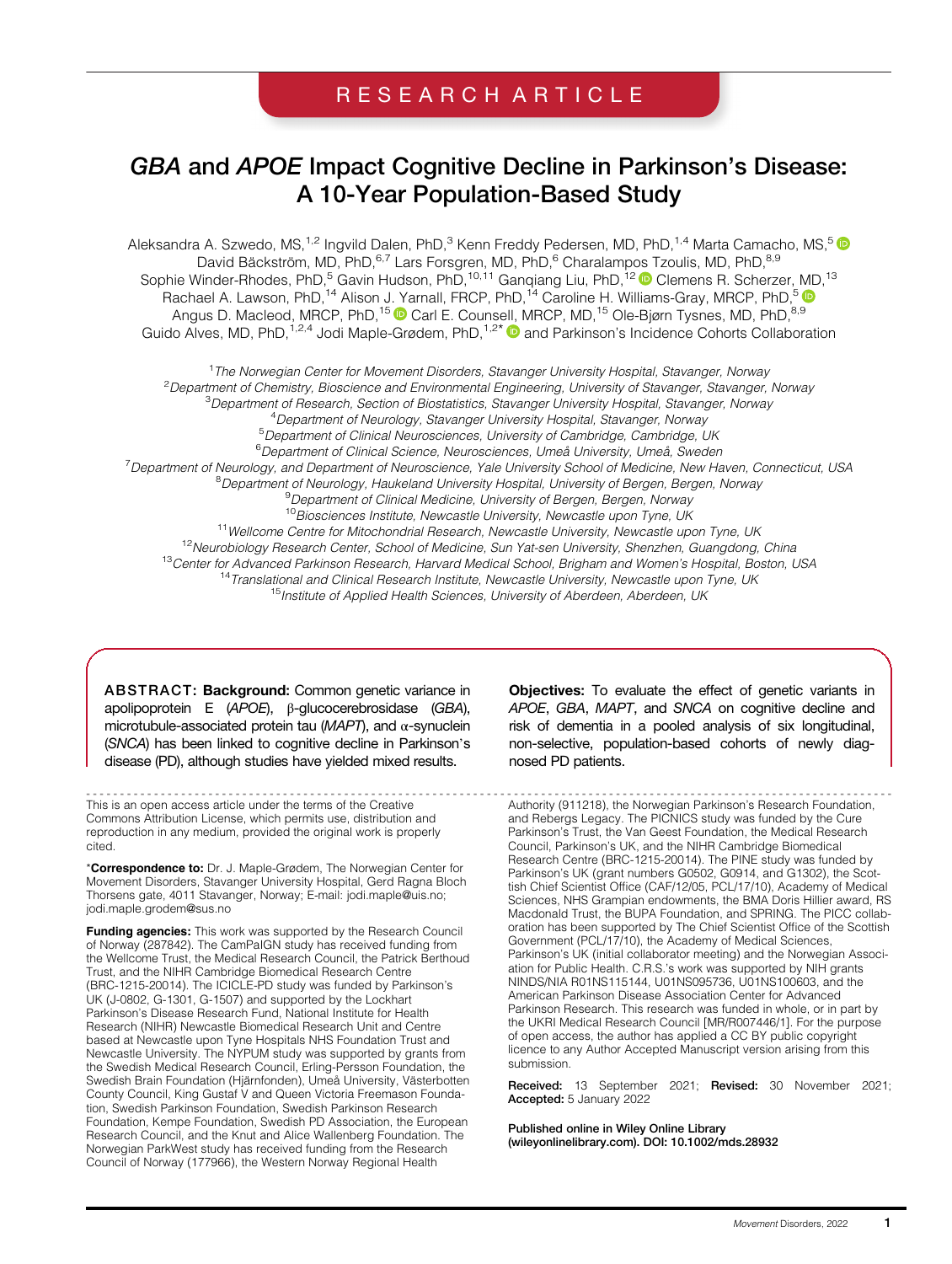Methods: 1002 PD patients, followed for up to 10 years (median 7.2 years), were genotyped for at least one of APOE-ε4, GBA mutations, MAPT H1/H2, or SNCA rs356219. We evaluated the effect of genotype on the rate of cognitive decline (Mini-Mental State Examanation, MMSE) using linear mixed models and the development of dementia (diagnosed using standardized criteria) using Cox regression; multiple comparisons were accounted for using Benjamini-Hochberg corrections.

Results: Carriers of  $APOE-ε4$  (n = 281, 29.7%) and GBA mutations ( $n = 100, 10.3\%$ ) had faster cognitive decline and were at higher risk of progression to dementia (APOE-ε4, HR 3.57, P < 0.001; GBA mutations, HR 1.76,  $P = 0.001$ ) than non-carriers. The risk of cognitive

Relevant conflicts of interest/financial disclosures: A. A.S., I.D., K.F.P., M.C., D.B., L.F., C.T., G.H., G.L., R. A.L., A.J.Y., C.H.W.G., C.E.C., O.B.T., G.A., J.M.G.: None. S.W.R.: PhD supported by a Merck, Sharpe and Dohme studentship awarded though the University of Cambridge. C.R.S.: Brigham and Women's Hospital holds a US provisional patent application on the polygenic hazard score for predicting PD progression, on which C.R.S. is named as inventor. C.R.S. has served as consultant, scientific collaborator and on scientific advisory boards for Sanofi; ADM: Grant support from the Chief Scientist Office of the Scottish Government (PCL/17/10), Academy of Medical Sciences, NHS Grampian Endowments.

## Introduction

Patients with Parkinson's disease (PD) are more likely to experience cognitive decline than healthy older adults.<sup>1</sup> Problems with cognition affect patients' ability to work and function independently, placing them at higher risk of poor quality of life and nursing home placement.<sup>2</sup> The evolution of cognitive symptoms in PD is very heteroge $neous<sup>1</sup>$  and impedes the recruitment of relevant participants into clinical trials. Hence, the means to identify patients at high risk of cognitive deficits would significantly improve the design and costs of future trials.

Genetic factors are candidate predictors of cognitive decline and dementia in PD (PDD), although heterogeneity in the design of published studies has contributed to inconsistent findings.<sup>3</sup> Among the strongest candidates are variants in the apolipoprotein E (APOE), <sup>β</sup>-glucocerebrosidase (GBA), microtubule-associated protein tau (MAPT), and <sup>α</sup>-synuclein (SNCA) loci. The <sup>ε</sup>4 allele of APOE (APOE-ε4) is the strongest genetic risk factor for sporadic Alzheimer's disease  $(AD)^4$  and the top hit in genome-wide association studies for dementia with Lewy bodies  $(DLB)$ ,<sup>5</sup> and several large studies showed its impact on the progression of decline and dementia (HR 5.19,  $P < 0.001$ ) was further increased in carriers of both risk genotypes ( $n = 23$ ). No significant effects were observed for MAPT or SNCA rs356219.

Conclusions: GBA and APOE genotyping could improve the prediction of cognitive decline in PD, which is important to inform the clinical trial selection and potentially to enable personalized treatment © 2022 The Authors. Movement Disorders published by Wiley Periodicals LLC on behalf of International Parkinson and Movement Disorder Society

Key Words: Parkinson's disease; dementia; cognitive decline; APOE; GBA

cognitive decline in PD. $6-8$  GBA mutations are the commonest genetic risk factors for  $PD$ , and the risk of dementia in carriers of GBA mutations is modulated by the type of mutation.<sup>10</sup> The H1 MAPT haplotype has been linked to tauopathies including AD and also to PD, and common variants in *SNCA* are established risk factors for sporadic PD.<sup>11,12</sup> Some studies suggest that variants in SNCA and MAPT might also affect the cognitive decline in PD,<sup>13,14</sup> although results are inconsistent.<sup>7,15,16</sup>

Despite extensive literature on the impact of genetic variants in APOE, GBA, MAPT, and SNCA on cognitive progression in PD, large studies with prospective followup from the time of PD diagnosis are scarce and many studies track patients solely from a clinical environment. In this work we establish the significance of the APOE, GBA, MAPT, and SNCA loci on global cognitive decline and the development of dementia over the natural course of PD in the Parkinson's Incidence Cohorts Collaboration (PICC). Together the six longitudinal, populationbased European cohorts form a large sample of patients with deeply characterized disease progression up to 10 years from the time of diagnosis with PD.

### Methods

### **Subjects**

We used data from PICC, a project pooling data from six PD population-based cohorts in Northern Europe, each designed to collect demographic and clinical data at the point of diagnosis and during prospective follow-up. Each cohort is summarized in Supplementary Table 1 and has been described in detail: Cambridgeshire Incidence of Parkinson's disease from General Practitioner to Neurologist  $(CamPalGN)$ ,<sup>17</sup> Incidence of Cognitive Impairment in Cohorts with Longitudinal Evaluation-PD (ICICLE-PD),18 New Parkinson Patient in Umeå (NYPUM),<sup>19</sup> ParkWest,<sup>20</sup> Parkinsonism: Incidence, Cognition and Non-motor heterogeneity in Cambridgeshire  $(PICNICS),<sup>21</sup>$  and Parkinsonism Incidence in Northeast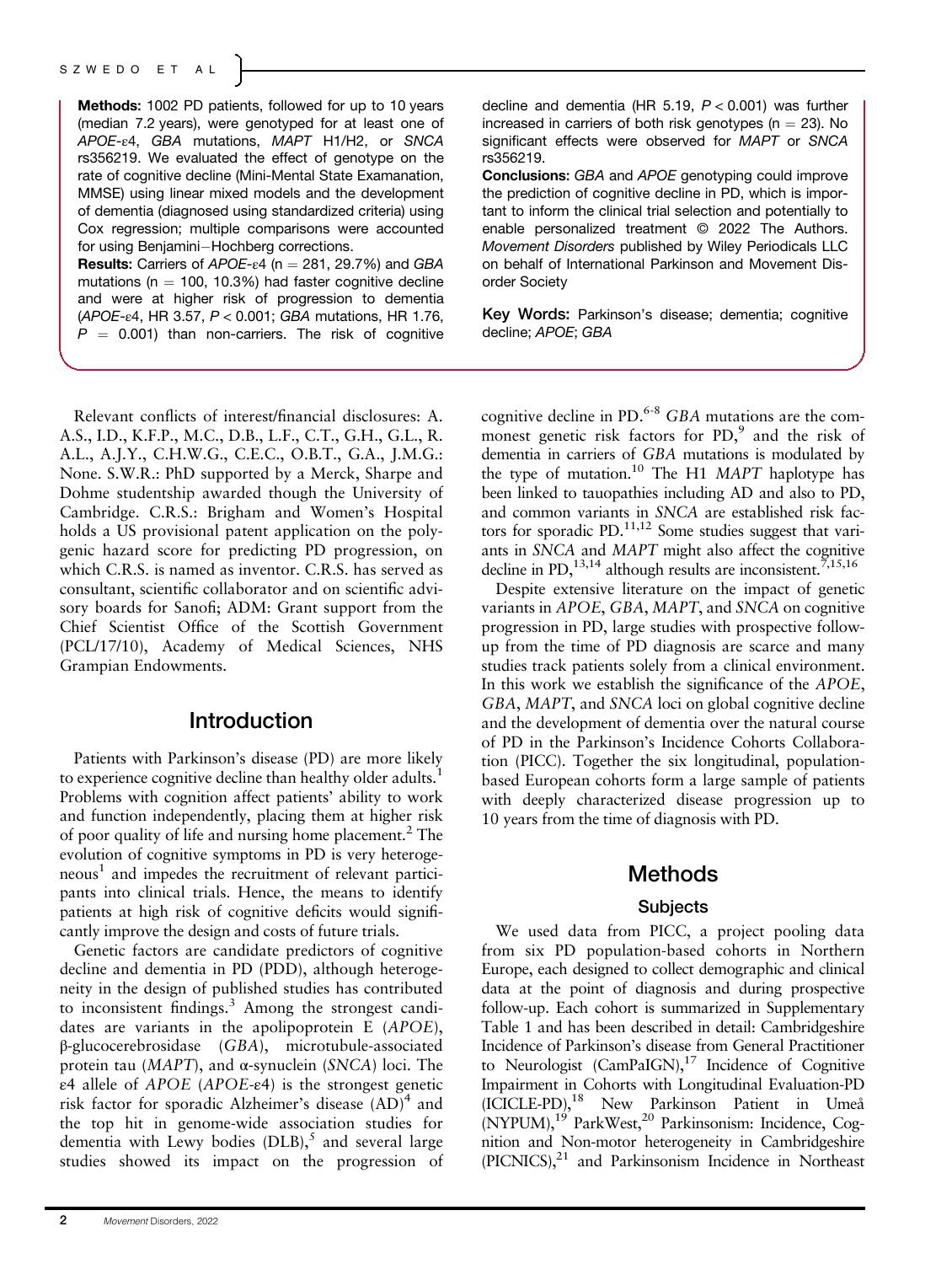Scotland (PINE).<sup>22</sup> Briefly, patients were diagnosed with idiopathic PD using UK Parkinson's Disease Society Brain Bank criteria without using family history as an exclusion criterion. Only those with a confirmed clinical diagnosis at their last clinical visit or autopsy are eligible for the PICC study, which currently has 1107 patients (1035 [93.5%] incident cases); of these, DNA or genetic data were available for 1002 (932 [93.0%] incident cases).

#### Demographic and Clinical Assessment

Data acquisition has been described in detail.<sup>17-22</sup> Age at PD diagnosis, age at symptom onset, and age at baseline were defined as the age when PD diagnosis was made, at first self-reported motor symptoms, and at inclusion in the study, respectively. Patients are reassessed at regular follow-up visits (Supplementary Fig. 1). Home visits and/or telephone follow-up were offered to minimize attrition bias. The progression and severity of parkinsonism were evaluated using the Hoehn and Yahr scale<sup>23</sup> and the Unified Parkinson's Disease Rating Scale (UPDRS)<sup>24</sup> Part III (CamPaIGN, NYPUM, ParkWest, PINE) or the Movement Disorders Society-UPDRS<sup>25</sup> (MDS-UPDRS) Part III (ICICLE-PD, PICNICS). UPDRS-III scores were converted into MDS-UPDRS-III as described.<sup>26</sup> Global cognitive function was assessed using the Mini-Mental State Examination<sup>27</sup> (MMSE) scale. Dementia was diagnosed according to Diagnostic and Statistical Manual of Mental Disorders, 4th Edition<sup>28</sup> (PINE, CamPaIGN, PICNICS) or Movement Disorder Society criteria<sup>29</sup> (ICICLE-PD, NYPUM, ParkWest) (Supplementary Table 2).

### Genetic Data Collection

Genetic data were available or acquired for this study for APOE, GBA, MAPT, and SNCA using a combination of whole exome sequencing, genotyping arrays, or targeted genotyping using TaqMan genotyping assays. Full details are given in Supplementary methods and the final genetic data set is summarized in Supplementary Table 3.

#### Statistical Analysis

For primary analysis, patients were grouped by genotype based on previous studies: APOE, carriers of <sup>ε</sup><sup>4</sup> allele versus non-carriers<sup>6</sup>; GBA, carriers of any GBA<br>mutation versus non-carriers<sup>6</sup>; MAPT carriers of mutation versus non-carriers<sup>6</sup>; *MAPT*, carriers of H1/H1 versus H2 haplotype<sup>14</sup>; and SNCA rs356219 H1/H1 versus H2 haplotype<sup>14</sup>; and SNCA rs356219,<br>carriers of GG genotype versus A-allele<sup>30</sup> Primary anacarriers of GG genotype versus A-allele.<sup>30</sup> Primary analyses were corrected for multiple comparisons using the Benjamini–Hochberg false discovery rate (FDR) method at FDR < 0.05. For secondary analysis, carriers of APOE-ε4 were subdivided into carriers of one or two <sup>ε</sup>4 alleles, and GBA carriers were subdivided into carriers of PD risk or mild mutations, severe mutations, or variants of unknown significance. The classification of GBA mutations was based on pathogenicity in Gaucher disease  $(GD)^{31}$  and PD (Supplementary Table 4).

Baseline genotype-group comparisons were performed in IBM SPSS 26.0 (Armonk, NY, USA) using t-tests, Mann–Whitney U tests, or  $\chi^2$  tests as appropriate, followed by multivariate linear regression for significant findings: age variables were compared with adjustment for study cohort and sex. Median (interquartile range [IOR]) follow-up time and cumulative proportion of dementia were estimated using the Kaplan–Meier method.

Linear mixed-effects regression models were performed in STATA 16.0 using repeated measurements of total MMSE. We performed transformation as described by Philipps et al<sup>32</sup> to minimize bias due to the ceiling/floor effect and curvilinearity of the raw MMSE score. Time in study, genotype, and an interaction between these were included as fixed effects. Analyses were adjusted for study, age at baseline, sex, and education as fixed effects. All models had patients' IDs as random intercepts and random slope of time. Marginal predictions of the decline in MMSE were based on fully adjusted models.

Development of PDD was evaluated using Cox regression in R 4.0.4 (package survival). The date of PDD onset was computed as the midpoint between the study visit at which dementia was diagnosed and the preceding visit, or as the midpoint between the first record of PDD diagnosis in clinical records or death certificates and the preceding study visit. Patients were censored due to death, loss to follow-up, or last recorded visit. Models were adjusted for confounders: age at baseline, sex, and education. In models including only confounders, Akaike Information Criterion was used to decide on the form of continuous confounders (original, natural logarithm [log] or square root [sqrt] transformed), and interaction with time t (t, sqrt(t),  $log(t)$ , or  $log(t + 20)$ ) for variables violating the proportional hazard assumption. If significant, time interaction was added also for genetic variables in the fully adjusted models. PDD-free survival was visualised in Kaplan–Meier plots (package survminer). The potential confounding effect of death was investigated using Fine-Gray models allowing for competing risk of death before developing PDD. Data transformed by finegray function was analyzed by weighted Cox regression models adjusted for confounders and time interactions as in the Cox models. All models were stratified for study cohort.

### Standard Protocol and Informed Consent

All participants signed written informed consent and regional ethical committees approved each study.

## **Results**

#### Study Population

The study population is summarized in detail in Supplementary Table 1. A total of 1002 patients were included in the pooled analysis: 139 from CamPaIGN, 146 from ICICLE-PD, 133 from NYPUM, 189 from ParkWest,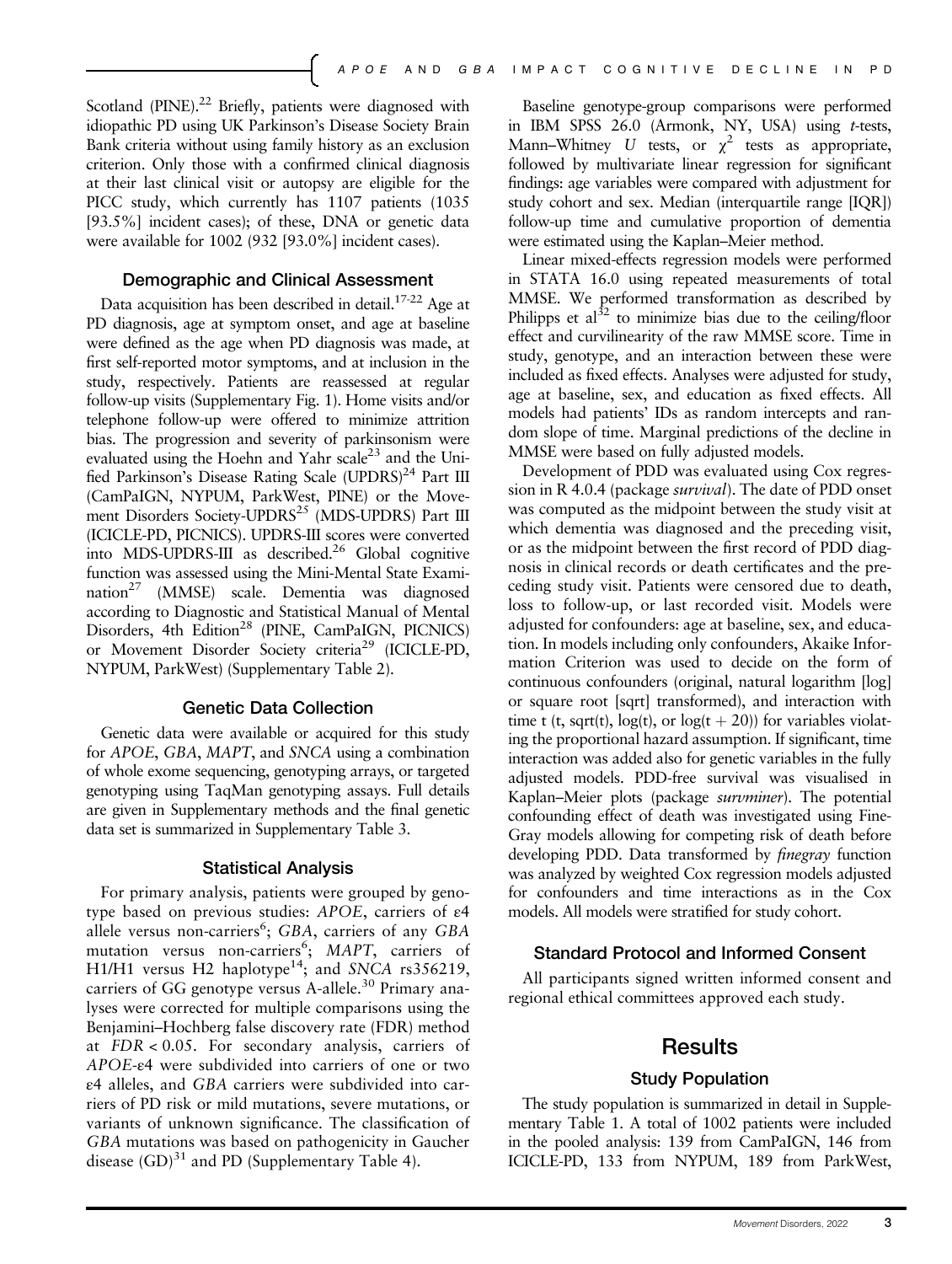| Clinical variables                                                                                                                                                                                                                                                                                                                                                                                                                                                                           | non-carriers<br>APOE-84 | $ADOE$ -e4<br>carriers | non-carriers<br><b>GBA</b> | carriers<br><b>GBA</b> | MAPTH <sub>2</sub> | NAPT<br>H1/H1 | rs356219-A<br><b>SNCA</b> | rs356219-GG<br>SNCA |
|----------------------------------------------------------------------------------------------------------------------------------------------------------------------------------------------------------------------------------------------------------------------------------------------------------------------------------------------------------------------------------------------------------------------------------------------------------------------------------------------|-------------------------|------------------------|----------------------------|------------------------|--------------------|---------------|---------------------------|---------------------|
| K (%)                                                                                                                                                                                                                                                                                                                                                                                                                                                                                        | $\odot$<br>676 (70      | 282 (29.4)             | 876 (89.6)                 | 102(10.4)              | 298 (30.3)         | 684 (69.7)    | 784 (81.2)                | 182 (18.8)          |
| Male, N (%)                                                                                                                                                                                                                                                                                                                                                                                                                                                                                  | 411 (60.8)              | 172 (61.0)             | 533 (60.8%)                | 65 (63.7%)             | 180 (60.4)         | 418 (61.1)    | 475 (60.6)                | 114 (62.6)          |
| Age at diagnosis, years, mean (SD)                                                                                                                                                                                                                                                                                                                                                                                                                                                           | 69.9(9.8)               | 67.5(9.4)              | 69.4(9.7)                  | 66.8(9.7)              | 69.8 (10.2)        | 68.9 (9.6)    | 69.3(9.8)                 | 68.6 (9.7)          |
| Age at baseline, years, mean (SD)                                                                                                                                                                                                                                                                                                                                                                                                                                                            | 69.7(9.8)               | 67.3(9.4)              | 69.2(9.8)                  | 66.6 (9.7)             | 69.5(10.2)         | 68.5(9.6)     | 69.0 (9.7)                | 68.5 (9.6)          |
| Age at motor symptom onset, years, mean (SD)                                                                                                                                                                                                                                                                                                                                                                                                                                                 | 68.1 (9.9)              | 65.7(9.5)              | 67.6(9.9)                  | 65.3(9.4)              | 67.8 (10.3)        | 67.0(9.7)     | 67.5(9.8)                 | 67.0(9.8)           |
| Positive family history, N (%)                                                                                                                                                                                                                                                                                                                                                                                                                                                               | 73 (10.9)               | 37(13.4)               | 99 (11.5%)                 | 14 (13.9%)             | 40 (13.7%)         | 72 (10.7%)    | 81 (10.5)                 | 28 (15.6)           |
| Education, years, mean (SD)                                                                                                                                                                                                                                                                                                                                                                                                                                                                  | 11.7(3.5)               | 12.1(3.5)              | 11.6(3.4)                  | 11.8(3.5)              | 11.7(3.4)          | 11.9(3.5)     | 11.8(3.5)                 | 11.8(3.3)           |
| MMSE score, median (IQR)                                                                                                                                                                                                                                                                                                                                                                                                                                                                     | 29.0 (3.0)              | 29.0 (2.0)             | 29.0 (3.0)                 | 29.0 (3.0)             | 29.0 (3.0)         | 29.0 (2.0)    | 29.0(3.0)                 | 29.0 (2.0)          |
| MDS-UPDRS III, mean (SD)                                                                                                                                                                                                                                                                                                                                                                                                                                                                     | 31.6(13.3)              | 29.8 (12.3)            | 31.2(13.2)                 | 30.4(11.6)             | 32.0(13.7)         | 30.6(12.8)    | 30.7 (12.8)               | 32.5(14.1)          |
| Hoehn and Yahr, median (IQR)                                                                                                                                                                                                                                                                                                                                                                                                                                                                 | 2.0(1.0)                | 2.0(1.0)               | 2.0(1.0)                   | 2.0(1.0)               | 2.0(1.0)           | 2.0(1.0)      | 2.0(1.0)                  | 2.0(0.6)            |
| Abbreviations: N, number; SD, standard deviation; IQR, interquartile range; MMSE, Mini-Mental State Examination; MDS-UPDRS III, Movement Disorder Society Unified Parkinson's Disease Rating Scale Part III; GBA,<br>glucocerebrosidase gene; APOE, apolipoprotein E gene; MAPT, microtubule-associated protein tau gene; SNCA, alpha synuclein gene.<br>Between-group differences marked in bold if P < 0.05 in adjusted analysis (multivariate linear regression as described in Methods). |                         |                        |                            |                        |                    |               |                           |                     |

250 from PICNICS, and 145 from PINE. The proportion of males was  $61.0\%$  (n = 611) and the mean age at diagnosis was  $69.1 \pm 9.8$  years. The median disease duration from diagnosis at baseline was 0.1 years (IQR 0.0–0.2). Patients were followed up for a maximum of 10 years, with a median of 7.2 years (IQR 6.7–10.0). During follow-up, 344 (34.3%) patients died and 177 (17.7%) patients dropped out from the study for reasons other than death. Each of the 1002 patients in the study was genotyped for at least one of APOE, GBA, MAPT, or SNCA loci, and 928 (92.6%) had genotype information for all loci (Table 1 and Supplementary Table 3).

### Younger Age at PD Diagnosis in Carriers of APOE-ε4 and GBA Mutations

Carriers of APOE-ε4 or any GBA mutation were significantly younger at the time of PD diagnosis compared with non-carriers in both unadjusted analysis (Table 1) and after adjustment for sex and study cohort (APOE-ε4,  $\beta$ , -2.31; 95% CI, -3.58 to -1.04; P < 0.001; GBA carriers, β, -2.89; 95% CI, -4.82 to  $-0.96$ ;  $P = 0.003$ ). Similarly, APOE- $\epsilon$ 4 and GBA were associated with younger age at onset of first motor symptoms (APOE-ε4, β, -2.13; 95% CI, -3.43 to  $-0.83$ ; P = 0.001; GBA carriers, β, -2.46; 95% CI,  $-4.38$  to  $-0.53$ ;  $P = 0.012$ ) and at inclusion in the study (APOE-ε4,  $\beta$ , -2.39; 95% CI, -3.67 to -1.11; P < 0.001; GBA carriers,  $\beta$ , -2.95; 95% CI, -4.86 to  $-1.04$ ,  $P = 0.003$ ), compared to non-carriers. We did not observe any significant differences in age at PD diagnosis for the MAPT H1/H2 or rs356219 groups.

## Faster Cognitive Decline in Carriers of APOE-ε4 and GBA Mutations

The rate of annual decline in MMSE score was assessed in linear mixed effects models using data from up to 4477 visits. Both APOE-ε4 and GBA carriers had a faster rate of annual decrease in scores (Table 2, Fig. 1A and B). For GBA carriers, this remained significant after we excluded 6 carriers with variants of unknown severity (interaction with time,  $\beta$ , -1.19; 95% CI, -2.05 to -0.33;  $P = 0.007$ ) or 278 patients screened for selected GBA variants using TaqMan and RFLP assays  $(β, -1.18; 95%$ CI,  $-2.16$  to  $-0.19$ ;  $P = 0.019$ ). The estimated drop in MMSE score over 10 years from diagnosis was from around 29 to 24 points for carriers of APOE-ε4, and from 29 to 23 points for those carrying any GBA mutation, while non-carriers of either APOE-ε4 or GBA mutations were predicted to decline only to 26 points. An association between rs356219-GG and a faster decline in MMSE score (Table 2; Fig. 1D) marginally missed the threshold for significance after correction for multiple comparisons. No effect on global cognitive decline was shown for the MAPT haplotype (Table 2; Fig. 1C).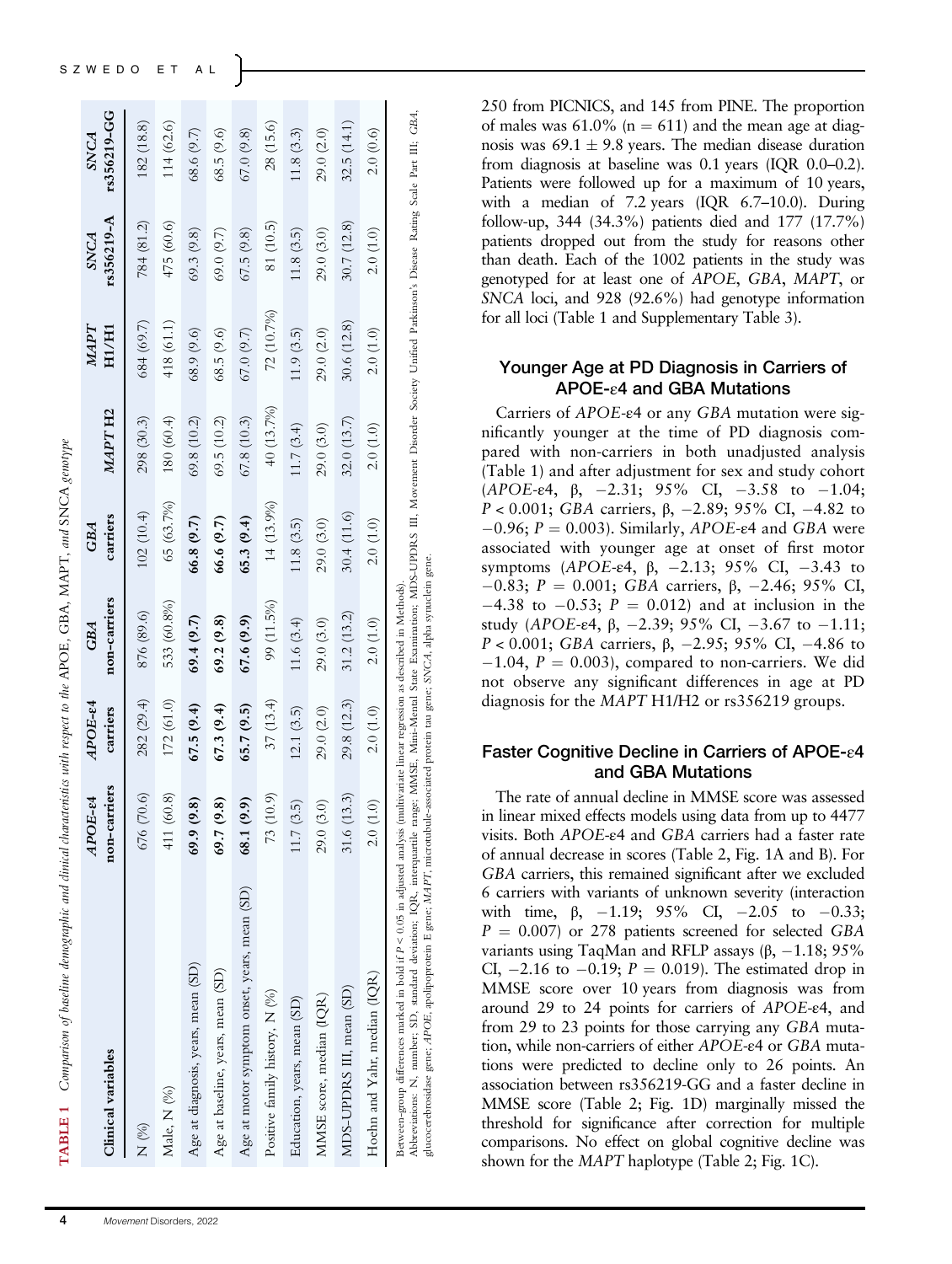| Genotype                                                    | Genotype<br>carriers.<br>$N$ $(\%)^a$ | Main effect <sup>b</sup><br>$\beta$ (95% CI) | $\boldsymbol{P}$ | Interaction<br>with time <sup>b</sup><br>$\beta$ (95% CI) | $\boldsymbol{P}$ |
|-------------------------------------------------------------|---------------------------------------|----------------------------------------------|------------------|-----------------------------------------------------------|------------------|
| $APOE-E4$                                                   |                                       |                                              |                  |                                                           |                  |
| ε4 Non-carriers                                             | 661 (70.3)                            | Ref.                                         |                  | Ref.                                                      |                  |
| ε4 Carriers                                                 | 279 (29.7)                            | $-1.07$ ( $-2.90-0.75$ )                     | 0.249            | $-0.81(-1.40-0.21)$                                       | 0.008            |
| $APOE$ - $\varepsilon$ 4 subgroups <sup>c</sup>             |                                       |                                              |                  |                                                           |                  |
| Carriers of one $\varepsilon$ 4 allele                      | 259(27.6)                             | $-1.25$ ( $-3.12 - 0.63$ )                   | 0.192            | $-0.81(-1.42 - 0.20)$                                     | 0.009            |
| Carriers of two $\varepsilon$ 4 alleles                     | 20(2.1)                               | $1.17(-4.67-7.00)$                           | 0.695            | $-0.76$ ( $-2.69-1.18$ )                                  | 0.443            |
| GBA                                                         |                                       |                                              |                  |                                                           |                  |
| Non-carriers                                                | 862 (89.7)                            | Ref.                                         |                  | Ref.                                                      |                  |
| GBA mutation carriers <sup>d</sup>                          | 99 (10.3)                             | $-0.07$ $(-2.77-2.62)$                       | 0.958            | $-1.28$ ( $-2.12$ - $-0.44$ )                             | 0.003            |
| $GBA$ subgroups <sup>c</sup>                                |                                       |                                              |                  |                                                           |                  |
| Risk or mild mutation carriers                              | 79(8.3)                               | $0.97 (-2.00 - 3.94)$                        | 0.523            | $-1.14 (-2.06 - 0.22)$                                    | 0.015            |
| Severe mutation carriers                                    | 14(1.5)                               | $-7.79(-14.66 - -0.91)$                      | 0.026            | $-1.43$ ( $-3.63 - 0.77$ )                                | 0.202            |
| <b>MAPT</b>                                                 |                                       |                                              |                  |                                                           |                  |
| H <sub>2</sub> carriers                                     | 293 (30.4)                            | Ref.                                         |                  | Ref.                                                      |                  |
| H1/H1 carriers                                              | 671 (69.6)                            | $-0.03$ ( $-1.81-1.76$ )                     | 0.978            | $-0.09$ ( $-0.68 - 0.50$ )                                | 0.766            |
| SNCA rs356219                                               |                                       |                                              |                  |                                                           |                  |
| A-allele carriers                                           | 771 (81.3)                            | Ref.                                         |                  | Ref.                                                      |                  |
| GG carriers                                                 | 177(18.7)                             | $-0.46$ ( $-2.58-1.65$ )                     | 0.668            | $-0.72$ ( $-1.41$ $-0.03$ )                               | 0.041            |
| $APOE$ - $\varepsilon$ 4 and $GBA$<br>subgroups             |                                       |                                              |                  |                                                           |                  |
| Non-carriers of $APOE-\epsilon4$<br>and GBA mutations       | 574 (62.2)                            | Ref.                                         |                  | Ref.                                                      |                  |
| Carriers of both APOE- $\varepsilon$ 4<br>and GBA mutations | 23(2.5)                               | $0.83(-4.70-6.37)$                           | 0.769            | $-2.87(-4.46 - -1.28)$                                    | ${}_{0.001}$     |

TABLE 2 Association between the genotype and the annual change in Mini–Mental State Examination (MMSE) score

Models adjusted for study cohort, age at baseline, sex and education.

a Numbers include participants with information for education and Mini-Mental State Examination (MMSE).

<sup>b</sup>Main effect indicates the effect of genotype on the intercept and the interaction with time indicates the effect of genotype on slope (annual change in MMSE score). MMSE scores were transformed before analysis as outlined in Methods.

<sup>c</sup>The models of APOE-ε4 or GBA subgroups include non-carriers of APOE-ε4 or GBA mutations as the reference group, respectively.

GBA carriers include carriers of any GBA mutation, including variants of unknown significance.

Abbreviations: N, number; CI, confidence interval; Ref., reference; GBA, glucocerebrosidase gene; APOE, apolipoprotein E gene; MAPT, microtubule-associated protein tau gene; SNCA, alpha synuclein gene.

Based on the significant findings in the primary analysis, we explored the combined effect of harboring both an APOE-ε4 allele and GBA mutation and found that carriers of both declined faster than carriers of either APOE-ε4 or GBA, compared to non-carriers (Table 2, Fig. 1E). Over the 10 years, non-carriers were predicted to decline from approximately 29 to 26 MMSE points, while carriers of both APOE-ε4 and GBA mutations declined to 18 points.

Finally, in secondary analysis, carriers of one APOE-ε<sup>4</sup> allele were predicted to have a faster annual change in MMSE score, whilst progression in ε4/ε4 carriers was not significantly different compared to non-carriers, though confidence intervals were wide as only 20 participants harbored ε4/ε4 (Table 2, Fig. 1F). Further, both carriers of risk or mild and carriers of severe GBA mutations were predicted to experience faster decline in MMSE than noncarriers, although these differences were only significant for those with the risk or mild mutations (Table 2, Fig. 1G).

## APOE-ε4 and GBA Mutations Affect the Progression to PDD

At the study end, 290 of 1002 patients had developed PDD and the cumulative proportion of dementia accounting for deaths and losses to follow-up was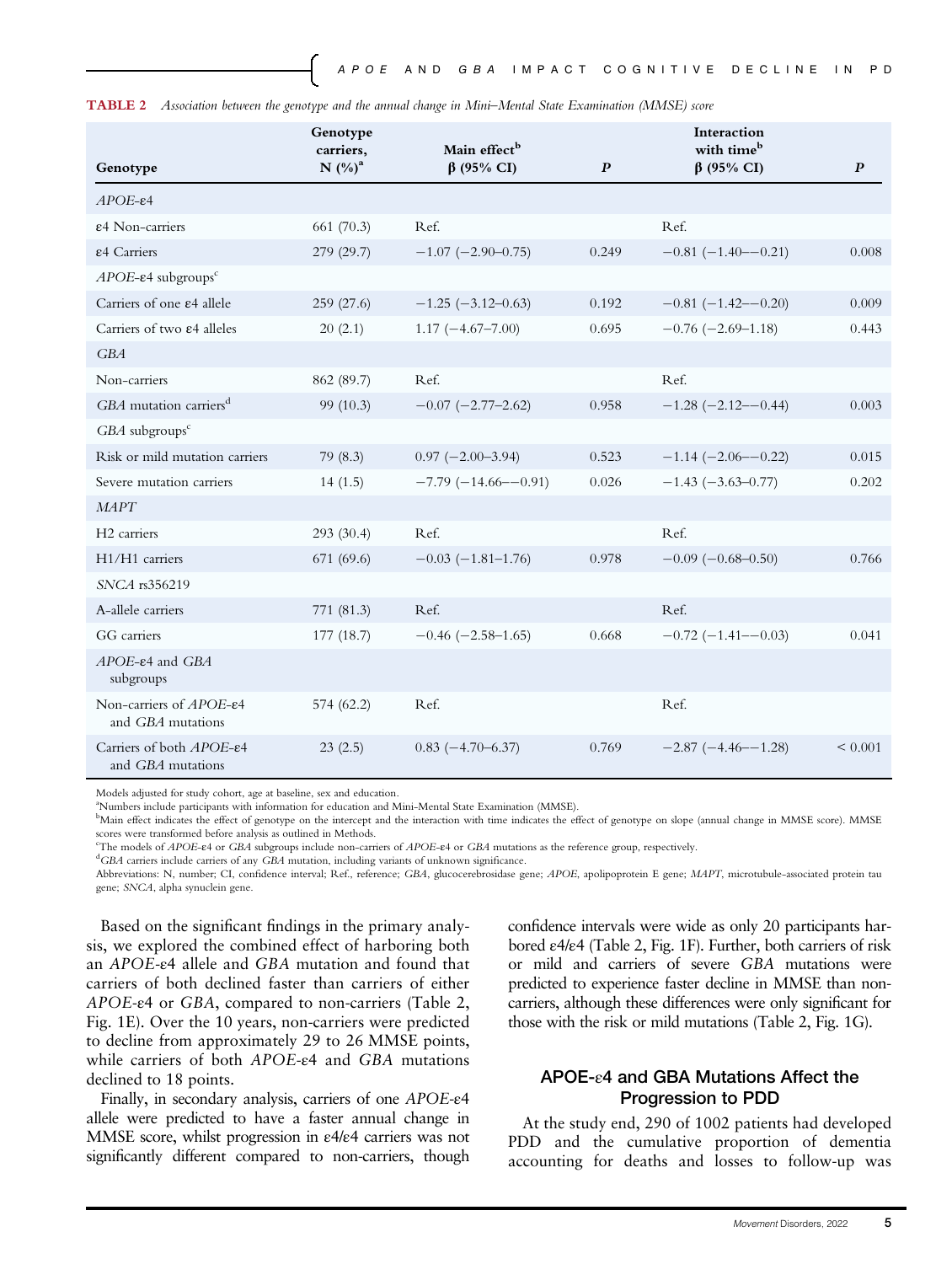

FIG. 1. Prediction of Mini–Mental State Examination (MMSE) scores over time. Patients grouped by APOE, GBA, MAPT, and/or SNCA genotypes as outlined in the figure keys. MMSE scores were transformed before analysis as described in the Methods. [Color figure can be viewed at [wileyonlinelibrary.com](http://wileyonlinelibrary.com)]

46.7%. APOE-ε4 and GBA had a significant impact on the rate of progression to PDD, while no effect was observed for either MAPT or SNCA rs356219 (Table 3, Fig. 2A–D). The model for APOE included a significant time-varying effect of the genetic variable (Table 3), which was also found in a competing risk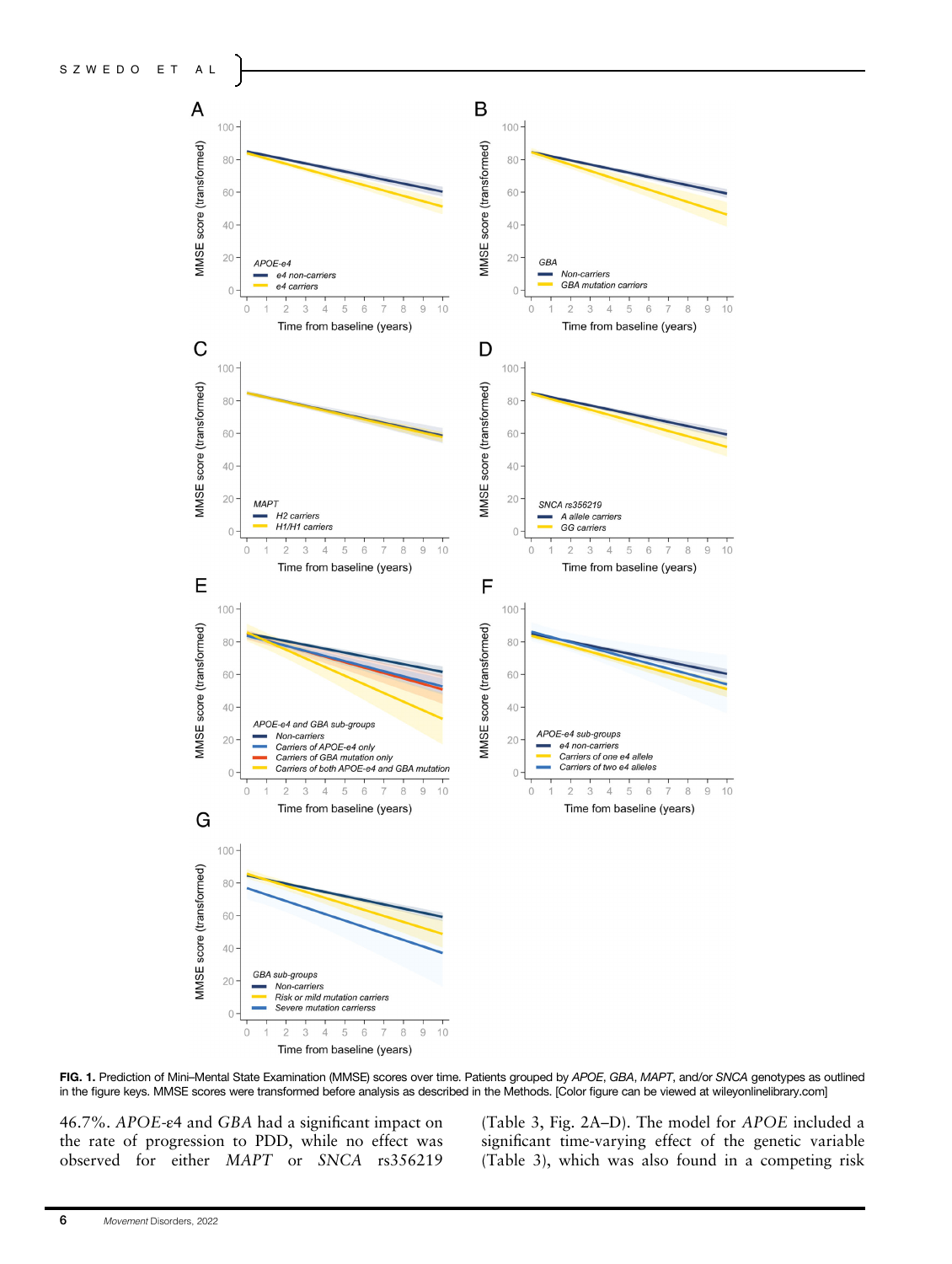| <b>TABLE 3</b> Cox regression analysis evaluating the effect of genotype on the development of dementia |  |  |  |  |
|---------------------------------------------------------------------------------------------------------|--|--|--|--|

| Group                                                    | Total PD, N <sup>a</sup> | PDD, $N$ $(\%$ | Adjusted HR (95% CI)      | $\boldsymbol{P}$ |
|----------------------------------------------------------|--------------------------|----------------|---------------------------|------------------|
| $APOE-ε4$                                                |                          |                |                           |                  |
| ε4 Non-carriers                                          | 665                      | 169(25.4)      | Ref.                      |                  |
| ε4 Carriers                                              | 281                      | 109(38.8)      | 3.57 $(2.15-5.93)^{b}$    | < 0.001          |
| $APOE \star$ time                                        |                          |                | $(0.88)(0.79-0.99)^{b}$   | 0.028            |
| $APOE$ - $\varepsilon$ 4 subgroups <sup>c</sup>          |                          |                |                           |                  |
| Carriers of one $\varepsilon$ 4 allele                   | 261                      | 99 (37.9)      | 3.14 $(1.96-5.02)^{b}$    | < 0.001          |
| Carriers of two $\varepsilon$ 4 alleles                  | 20                       | 10(50.0)       | 6.39 $(2.53 - 16.12)^{b}$ | < 0.001          |
| $APOE \star$ time                                        |                          |                | 0.91 $(0.82 - 0.99)^{b}$  | 0.047            |
| <b>GBA</b>                                               |                          |                |                           |                  |
| Non-carriers                                             | 867                      | 239 (27.6)     | Ref.                      |                  |
| GBA mutation carriers <sup>d</sup>                       | 100                      | 42(42.0)       | $1.76(1.26 - 2.46)$       | 0.001            |
| GBA subgroups <sup>c</sup>                               |                          |                |                           |                  |
| Risk or mild mutation carriers                           | 81                       | 32(39.5)       | $1.56(1.07-2.26)$         | 0.020            |
| Severe mutation carriers                                 | 13                       | 7(53.8)        | $2.71(1.26 - 5.82)$       | 0.011            |
| <b>MAPT</b>                                              |                          |                |                           |                  |
| H <sub>2</sub> carriers                                  | 294                      | 81 (27.6)      | Ref.                      |                  |
| H1/H1 carriers                                           | 676                      | 200(29.6)      | $1.17(0.90-1.52)$         | 0.248            |
| SNCA rs356219                                            |                          |                |                           |                  |
| A-allele carriers                                        | 775                      | 217(28.0)      | Ref.                      |                  |
| GG carriers                                              | 181                      | 62(34.3)       | $1.21(0.91 - 1.60)$       | 0.199            |
| $APOE$ - $\varepsilon$ 4 and GBA subgroups               |                          |                |                           |                  |
| Non-carriers of APOE-ε4 and GBA mutations                | 577                      | 139(24.1)      | Ref.                      |                  |
| Carriers of both APOE- $\varepsilon$ 4 and GBA mutations | 23                       | 14(60.9)       | 5.19 (2.88-9.38)          | < 0.001          |

Models adjusted for sex, age at baseline, education and stratified for study cohort.

Numbers include participants who had information available for education and time to event or censoring after the baseline visit.

bModel includes interaction between the APOE variable and time. The presented HR<sub>APOE</sub> for the APOE-e4 variable refers to the hazard ratio for the respective carriers at time = 0 years (baseline). HR at any point of disease duration can be calculated:  $HR_{ADOE} \star (HR_{ADOE} \star_{time})^t$ , where t defines the time point of interest in years.

The models of APOE-ε4 or GBA subgroups include non-carriers of APOE-ε4 or GBA mutations as the reference group, respectively. <sup>d</sup>

GBA carriers include carriers of any GBA mutation, including variants of unknown significance.

Abbreviations: PD, Parkinson's disease; PDD, Parkinson's disease dementia; N, number; HR, hazard ratio; CI, confidence interval; Ref., reference; APOE, apolipoprotein E gene; GBA, glucocerebrosidase gene; MAPT, microtubule-associated protein tau gene; SNCA, alpha synuclein gene.

model with death as a competing outcome (Supplementary Table 5) and indicated that the risk of PDD associated with the ε4 allele decreased over time. Patients carrying any GBA mutation were at 1.8 times higher risk of dementia ( $P = 0.001$ ), and this remained significant after we excluded the 6 patients with GBA variants of unknown severity (HR 1.68; 95% CI, 1.19 to 2.37;  $P = 0.003$ ) or the 278 patients screened for selected GBA variants using TaqMan and RFLP assays (HR 1.78; 95% CI, 1.10 to 2.86,  $P = 0.019$ ). Further, carriers of both APOE-ε4 and GBA mutations were at a 5.2 times higher risk of progressing to PDD than noncarriers (Table 3, Fig. 2E).

Secondary analysis showed a dose-dependent risk of developing PDD associated with APOE-ε4: when

compared to non-carriers, carriers of one ε4 allele were at 3.1 times higher risk of progressing to dementia, while those who carried two ε4 alleles were at 6.4 times higher risk (Table 3, Fig. 2F). Among the GBA subgroups, the risk of developing PDD was 1.6 times higher in carriers of risk or mild mutations, and 2.7 times higher in carriers of severe mutations, when compared to non-carriers (Table 3, Fig. 2G).

## **Discussion**

Using the largest pooled study of population-based cohorts to date, we have provided data on the impact of genetic variants in APOE, GBA, MAPT and SNCA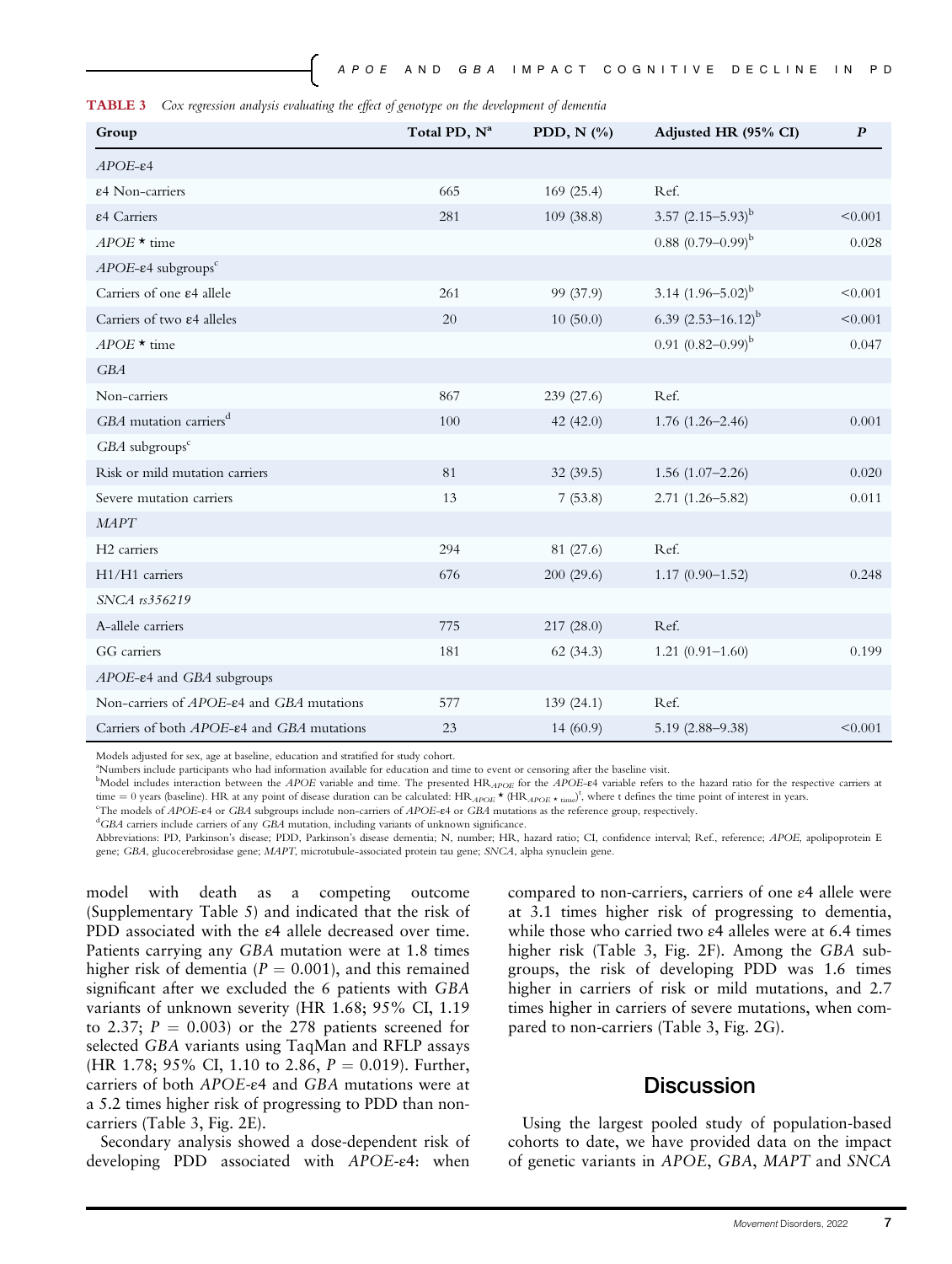

FIG. 2. Kaplan–Meier plots of Parkinson's disease (PD) dementia-free survival. Patients grouped by APOE, GBA, MAPT, and/or SNCA genotypes as outlined in the figure keys. [Color figure can be viewed at [wileyonlinelibrary.com](http://wileyonlinelibrary.com)]

on cognitive decline over the first 10 years of PD. We have shown that both APOE-ε4 and GBA mutations have an independent and additive effect on cognitive outcomes, adding to mounting evidence that these variants are key drivers of cognitive decline in PD, whilst common variants in SNCA and MAPT showed no significant impact. Understanding the role of common variants on the pattern of cognitive decline over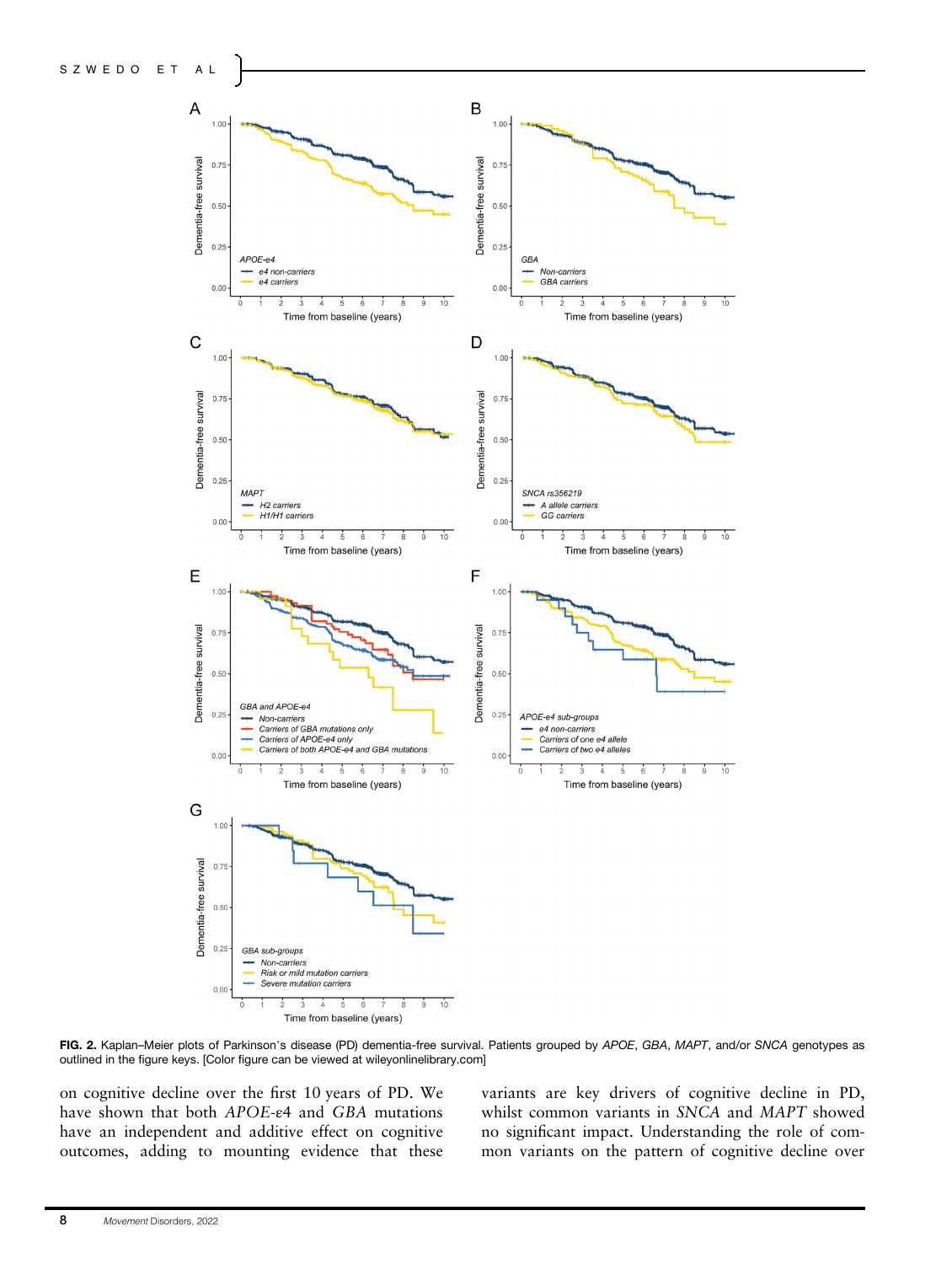the natural course of PD will support more accurate disease prognosis and should be considered when designing clinical trials.

Carriers of APOE-ε4 were predicted to experience faster cognitive decline, measured using both the annual change in MMSE and the time to a clinical diagnosis of dementia, reinforcing earlier evidence that APOE is a major risk factor for cognitive decline in  $PD^{6-8}$  as well as other dementias.4,5 Further, APOE-ε4 had a dosedependent effect, with about a threefold increased risk of dementia per ε4 allele, comparable to results from a small cohort of neuropathologically confirmed PD cases (HR per  $\varepsilon$ 4 allele 1.82, 95% CI 1.16 to 2.83).<sup>14</sup> Interestingly, we found that the risk of PDD associated with APOE-ε4 was not constant over the course of the disease: carrier status had a large impact on the development of dementia in the early stages of the disease, while no effect of APOE-ε4 was seen by 10 years from diagnosis. This may explain why a recent report failed to show an association of APOE-ε4 and the development of dementia in a cohort that the authors note was underrepresented for early dementia cases.<sup>33</sup> Similar observations have also been made in AD, showing the APOE genotype–related risk for AD decreases significantly with age, $34$  and would support the importance of early initiation of neuroprotective treatment (when available) in APOE-ε4 carriers.

As previously reported, $6$  also by cohorts included in this study,  $35,36$  GBA carriers were at twofold increased risk of progressing to dementia. This was also reflected in the faster rate of global cognitive decline in patients carrying GBA mutations. Further, we show that patients with GBA mutations enriched in neuropathic GD progress to dementia faster than patients with GBA mutations linked to non-neuropathic GD or risk of PD, compared to non-carriers. Previous studies have used different classification schemes for GBA variants, but consistently show that the risk of cognitive impairment increases with the severity of GBA mutation.35,37,38 Contrary to our findings, several longitudinal studies showed no association with the GBA PD-risk mutations, although these were either small studies<sup>39</sup> or grouped E326K and T369M together with synonymous or intronic variants,  $7,40$  potentially diluting their effect. Our study reinforces previous findings<sup>35,41,42</sup> that not only severe GBA mutations, but also the PD-risk variants are important players in modifying the cognitive progression in PD and contribute to the clinical heterogeneity among GBA carriers. Given that E326K/ T369M are the commonest GBA mutations, this knowledge is relevant for a large GBA-PD subpopulation. We also show that the severe (neuropathic GD) GBA mutations were associated with a greater degree of cognitive impairment at baseline, which indicates that the clinical continuum linked to GBA mutations is apparent already at diagnosis.

Lastly, we observed that the risk of cognitive impairment was further increased in individuals harboring both a GBA mutation and the APOE-ε4 allele. This small subgroup was at fivefold increased risk of progressing to PDD compared to non-carriers. A similar trend was previously observed in a study of 298 patients with PD, where 3 of 6 carriers of both  $APOE-*e*4$  and GBA severe mutations progressed to dementia (HR 2.95; 95% CI 0.80 to 10.90).<sup>7</sup> A faster decline in MMSE in GBA carriers with the APOE-ε4 allele was also recently shown in 100 Ashkenazi Jewish patients with DLB.<sup>43</sup> The increased risk of cognitive impairment observed in carriers of both APOE-ε4 and GBA mutations is possibly due to the combination of neurodegenerative mechanisms mediated by these genotypes. The compromised activity of mutated β-glucocerebrosidase facilitates the accumulation and aggregation of <sup>α</sup>-synuclein and APOE-ε4 exacerbates the brain accumulation and subsequent deposition of amyloid-β. 1 Interestingly, two recent studies indicated a novel role for APOE-ε4 in enhancing the <sup>α</sup>-synucleinopathy, and particularly the spread of Lewy body pathology,  $44,45$ reinforcing the importance of APOE-ε4 as a potential therapeutic target in PDD.

Besides its potential impact on cognitive decline in PD, the direct influence of  $APOE-<sub>e</sub>4$  on  $\alpha$ -synuclein pathology could contribute to the earlier age of PD onset in the ε4 carriers observed in our study, and reported previously.46,47 Both of these studies used time of self-reported onset of cardinal PD symptoms, and our study reaffirms this finding of a younger age at clinical PD diagnosis in APOE-ε4 carriers in a populationbased cohort.

Previous reports on MAPT and SNCA and cognition in PD are mixed. We show a small effect of rs356219 on global cognitive decline before adjustment for multiple comparisons, replicating our previous finding using a subset of 443 patients included in this current work.<sup>30</sup> A larger, independent cohort will be required to validate this result, but given the small effect size, the impact of this variant is unlikely to be clinically meaningful. Few studies have reported the impact of MAPT or rs356219 on the progression to dementia. In keeping with our findings, a longitudinal study of 298 Spanish patients followed retrospectively found no association between MAPT or rs356219 and the time to dementia, $\frac{7}{7}$  and a study of 514 patients showed no association between MAPT haplotype and the years from PD motor onset until PDD.<sup>33</sup> Contrary to these and our results, an association between MAPT H1/H1 genotype and dementia onset was found in two previous survival analyses.<sup>14,17</sup> Both of these were highquality studies but were notably smaller (129 patients from the CamPaIGN population-based study, included in this work, and an independent sample of 152 neuropathologically confirmed cases). Many others have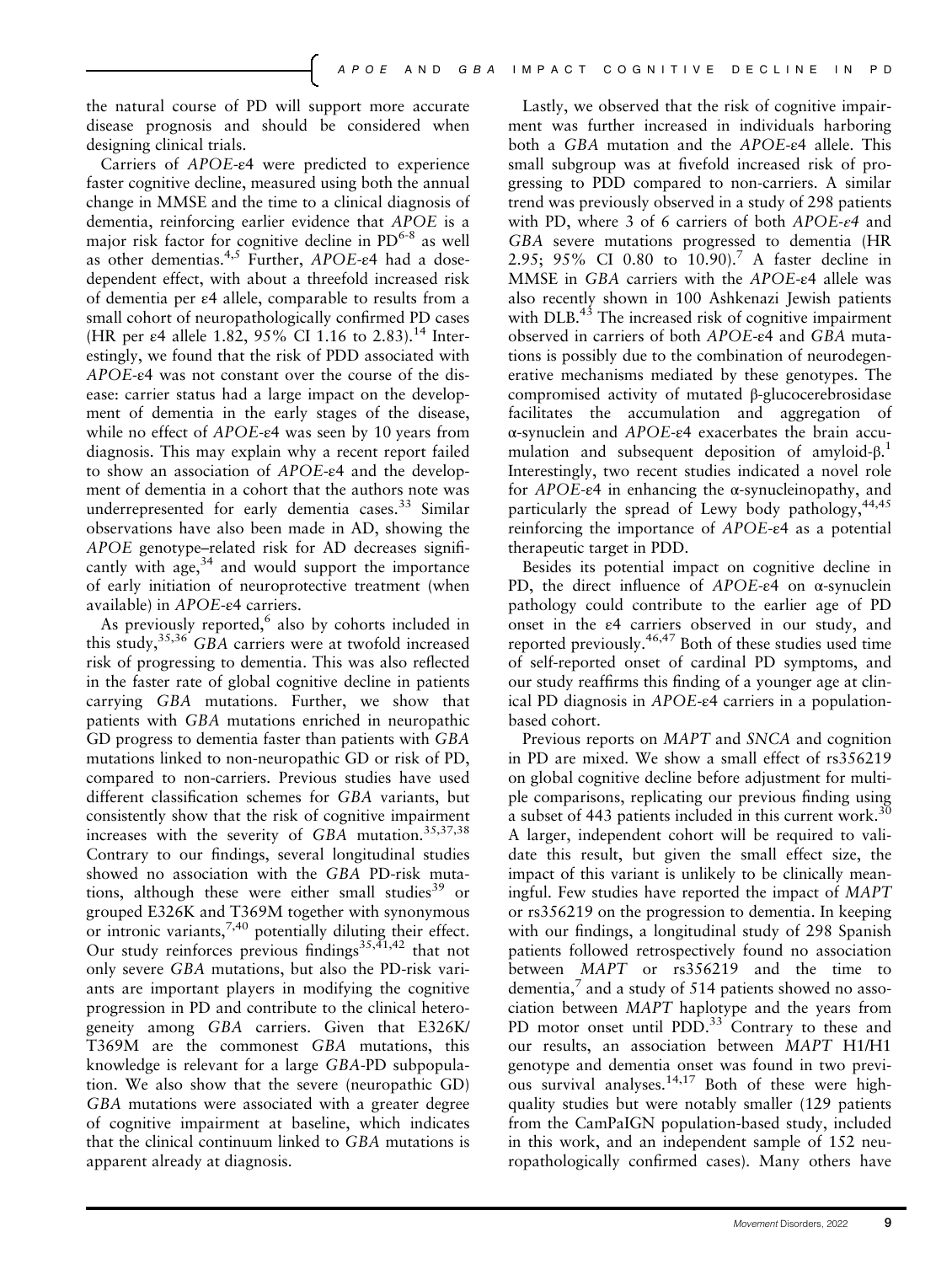shown no association between cognitive test performance, cognitive diagnosis, or rate of cognitive decline and the H1 haplotype<sup>15,16,48-51</sup> or  $rs356219, ^{15,52}$  and our study provides additional evidence that the MAPT H1 haplotype and SNCA rs356219 do not play a key role in cognitive decline in PD.

Longitudinal studies represent a gold standard for tracking disease progression but are traditionally hampered by small sample size, short follow-up time, and losses to follow-up. Considering this, our study has notable strengths, presenting data from the largest, population-based sample of mostly incident PD patients to date, with regular follow-up over up to 10 years. Further, the cohorts had uniform design, used standardized diagnostic criteria for PD and PDD, and attrition (18%) was very low. An additional strength is the applied time-to-event analyses that were also performed allowing for competing risk of death. Potential limitations include incomplete screening for GBA mutations, although most participants were genotyped for the common variants and the number of rare mutations or complex GBA variants, such as RecNCiI, undetected is expected to be modest. Further, we chose MMSE scores to assess global cognition, and alternatives such as the Montreal Cognitive Assessment (MoCA) are more sensitive to mild and domain-specific changes $53$  and may have revealed subtle effects for some loci. Lastly, it will be important to expand this work to consider promising new candidates, such as the RIMS2 locus from the first genome-wide survival analysis.<sup>6</sup>

Evidence for the impact of common genetic variants on dementia in the general PD population is important for predicting the prognosis of newly diagnosed patients. In our study, 36% of patients were carriers of either APOE-ε4 or GBA, which places many individuals at risk of a more severe disease course, and the importance of these results is augmented by the additional effect of GBA and APOE carrier status on reducing the age at disease onset. Use in clinical practice will necessitate more precise estimates of when patients develop dementia and it will be important to establish the success of combining GBA and APOE mutations with other predictors. More immediately, the impact of genetic loci on the rate of cognitive decline can be useful in improving clinical trials of putative cognitive neuroprotective agents in PD populations. MMSE is a popular outcome measure in clinical trials due to its short application time and sensitivity to the effect of treatment,<sup>54</sup> although trials have largely been ineffective, in part attributed to heterogeneity in patient selection and variability in disease progression. Our models estimate that carriers of either GBA or APOE variants will decline on average 0.5 MMSE points per year, whilst carriers of both variants would average 1.1 points decline per year. Although modest, this is substantially higher than estimates of 0.1–0.2 points per year in other longitudinal studies of unselected  $\overline{\text{cohorts}}$ ,  $\overline{\text{S5-57}}$  and suggests that inclusion of genetic variants in trial inclusion criteria could improve homogeneity and trial power.

In conclusion, our findings provide evidence for the role of both GBA and APOE in the rate of cognitive decline in the general PD population. We show that both APOE-ε4 and GBA mutations are risk factors for cognitive impairment, and the effect of APOE-ε4 on PDD risk is greater in early disease, which should be considered when interpreting the current literature and designing future trials. This knowledge may further improve the accuracy of disease prognosis, especially for those with a younger age at onset who are not traditionally identified as of high risk of rapid cognitive decline.  $\bullet$ 

CamPaIGN study: Roger A. Barker, Thomas Foltynie, Sarah L. Mason, Caroline H. Williams-Gray.

ICICLE-PD Study: David Burn, Lynn Rochester, Alison J. Yarnall, Rachael A. Lawson, Gordon W. Duncan, Tien K. Khoo.

NYPUM Study: Lars Forsgren, Jan Linder, Mona Edström, Jörgen Andersson, Linda Eriksson, David Bäckström, Gun-Marie Hariz, Magdalena Domellöf.

ParkWest Study: ParkWest Principal investigators: Guido Alves (Norwegian Centre for Movement Disorders, Stavanger University Hospital) and Ole-Bjørn Tysnes (Haukeland University Hospital). Study personnel: Michaela Dreetz Gjerstad, Kenn Freddy Pedersen, Elin Bjelland Forsaa, Veslemøy Hamre Frantzen, Anita Laugaland, Jodi Maple-Grødem, Johannes Lange, Karen Simonsen, Eldbjørg Fiske and Ingvild Dalen (Stavanger University Hospital); Bernd Müller, Geir Olve Skeie and Marit Renså (Haukeland University Hospital); Wenche Telstad, Aliaksei Labusau and Jane Kastet (Førde Hospital); Ineke HogenEsch, Marianne Kjerandsen and Liv Kari Håland (Haugesund Hospital); Karen Herlofson, Solgunn Ongre, and Siri Bruun (Sørlandet Hospital Arendal).

PICNICS study: Roger A. Barker, Marta Camacho, Gemma Cummins, Jonathan R. Evans, David P. Breen, Ruwani S. Wijeyekoon, Caroline H. Williams-Gray.

PINE Study: Medical: Carl E. Counsell, Kate S. M. Taylor, Robert Caslake, Angus D. Macleod, David J. M. McGhee, Diane Swallow; Research nurse/assistant: Joanne Gordon, Clare Harris, Ann Hayman, Nicola Johannesson, Hazel Forbes; Data management: Valerie Angus, Alasdair Finlayson, David Dawson, Katie Wilde, David Ritchie, Artur Wozniak; Statisticians: Neil Scott, Shona Fielding; Radiology: Prof. Alison Murray; Pathology: Ishbel Gall, Dr. James MacKenzie, Prof. Colin Smith; Secretarial: Aileen Sylvester, Susan Mitchell, Pam Rebecca, Ann Christie, and Diane McCosh.

## Data Availability Statement

Anonymized data that support the findings of this study are available on request and with the correct permissions from the corresponding author. The data are not publicly available due to privacy or ethical restrictions.

Acknowledgments: We would like to thank all participants, study personnel from each study, and funders of individual studies and of PICC. We would like to thank Artur Wozniak and Adrian Martin from the University of Aberdeen, Data Management Department, for help in developing the PICC database.

We acknowledge the contributions of members of the individual study groups as detailed below.

Members of PICC Steering Group: Dr. Angus D. Macleod, Dr. Carl E. Counsell (Chair), University of Aberdeen, UK; Prof. Ole-Bjørn Tysnes, University of Bergen, Norway; Marta Camacho, Dr. Caroline Williams-Gray, University of Cambridge, UK; Dr. Rachael A. Lawson, Newcastle University, UK; Dr. Jodi Maple-Grødem, Prof. Guido Alves, Stavanger University Hospital, Norway; Prof. Lars Forgren, Umeå University, Sweden.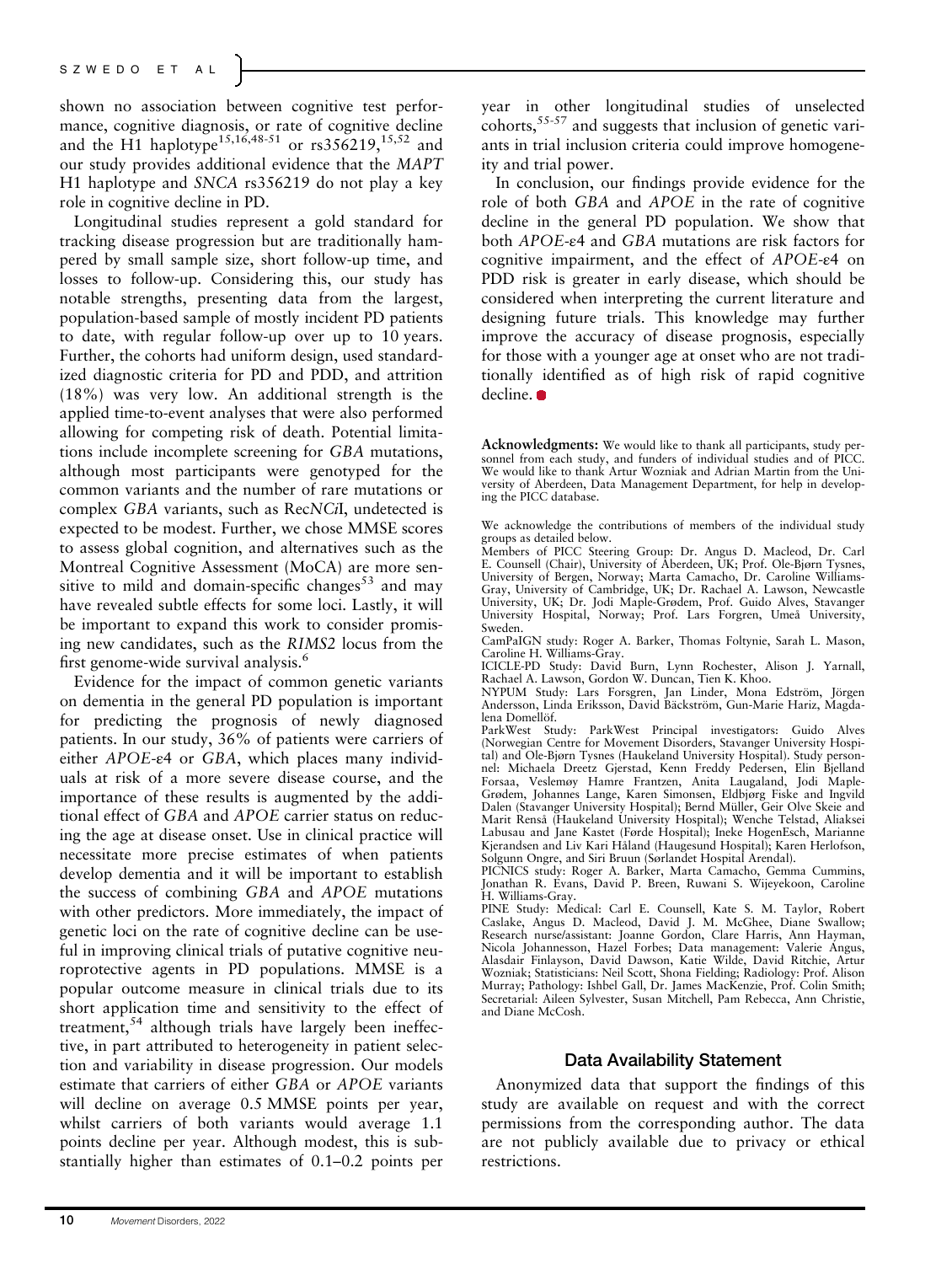## **References**

- 1. Aarsland D, Batzu L, Halliday GM, Geurtsen GJ, Ballard C, Chaudhuri KR, Weintraub D. Parkinson disease-associated cognitive impairment. Nat Rev Dis Primers 2021;7(1):47
- 2. Leroi I, McDonald K, Pantula H, Harbishettar V. Cognitive impairment in Parkinson disease: impact on quality of life, disability, and caregiver burden. J Geriatr Psychiatry Neurol 2012;25(4):208–214.
- 3. Fagan ES, Pihlstrøm L. Genetic risk factors for cognitive decline in Parkinson's disease: a review of the literature. Eur J Neurol 2017; 24(4):e561–e520.
- 4. Lambert JC, Ibrahim-Verbaas CA, Harold D, et al. Meta-analysis of 74,046 individuals identifies 11 new susceptibility loci for Alzheimer's disease. Nat Genet 2013;45(12):1452–1458.
- 5. Rongve A, Witoelar A, Ruiz A, et al. GBA and APOE ε4 associate with sporadic dementia with Lewy bodies in European genome wide association study. Sci Rep 2019;9(1):7013
- 6. Liu G, Peng J, Liao Z, et al. Genome-wide survival study identifies a novel synaptic locus and polygenic score for cognitive progression in Parkinson's disease. Nat Genet 2021;53:787–793.
- 7. Huertas I, Jesús S, García-Gómez FJ, et al. Genetic factors influencing frontostriatal dysfunction and the development of dementia in Parkinson's disease. PloS One 2017;12(4):e0175560
- 8. Tan MMX, Lawton MA, Jabbari E, et al. Genome-wide association studies of cognitive and motor progression in Parkinson's disease. Mov Disord 2021;36(2):424–433.
- Neumann J, Bras J, Deas E, et al. Glucocerebrosidase mutations in clinical and pathologically proven Parkinson's disease. Brain 2009; 132(Pt 7):1783–1794.
- 10. Zhang Y, Chen J, Xu C, Feng J, Li J. Effects of glucocerebrosidase gene polymorphisms and mutations on the risk of Parkinson's disease dementia: a meta-analysis. Neurosci Lett 2020;714:134544
- 11. Zhang Y, Shu L, Sun Q, Pan H, Guo J, Tang B. A comprehensive analysis of the association between SNCA polymorphisms and the risk of Parkinson's disease. Front Mol Neurosci 2018;11:391
- 12. Chang D, Nalls MA, Hallgrímsdóttir IB, et al. A meta-analysis of genome-wide association studies identifies 17 new Parkinson's disease risk loci. Nat Genet 2017;49(10):1511–1516.
- 13. Campêlo CLC, Cagni FC, de Siqueira FD, et al. Variants in SNCA gene are associated with Parkinson's disease risk and cognitive symptoms in a Brazilian sample. Front Aging Neurosci 2017;9:198
- 14. Tunold J-A, Geut H, Rozemuller JMA, et al. APOE and MAPT are associated with dementia in neuropathologically confirmed Parkinson's disease. Front Neurol 2021;12:631145
- 15. Mata IF, Leverenz JB, Weintraub D, et al. APOE, MAPT, and SNCA genes and cognitive performance in Parkinson disease. JAMA Neurol 2014;71(11):1405–1412.
- 16. Paul KC, Rausch R, Creek MM, et al. APOE, MAPT, and COMT and Parkinson's disease susceptibility and cognitive symptom progression. J Parkinsons Dis 2016;6(2):349–359.
- 17. Williams-Gray CH, Mason SL, Evans JR, Foltynie T, Brayne C, Robbins TW, Barker RA. The CamPaIGN study of Parkinson's disease: 10-year outlook in an incident population-based cohort. J Neurol Neurosurg Psychiatry 2013;84(11):1258–1264.
- 18. Yarnall AJ, Breen DP, Duncan GW, et al. Characterizing mild cognitive impairment in incident Parkinson disease: the ICICLE-PD study. Neurology 2014;82(4):308–316.
- 19. Linder J, Stenlund H, Forsgren L. Incidence of Parkinson's disease and parkinsonism in northern Sweden: a population-based study. Mov Disord 2010;25(3):341–348.
- 20. Alves G, Müller B, Herlofson K, et al. Incidence of Parkinson's disease in Norway: the Norwegian ParkWest study. J Neurol Neurosurg Psychiatry 2009;80(8):851–857.
- 21. Breen DP, Evans JR, Farrell K, Brayne C, Barker RA. Determinants of delayed diagnosis in Parkinson's disease. J Neurol 2013;260(8): 1978–1981.
- 22. Caslake R, Taylor K, Scott N, et al. Age-, gender-, and socioeconomic status-specific incidence of Parkinson's disease and

parkinsonism in Northeast Scotland: the PINE study. Parkinsonism Relat Disord 2013;19(5):515–521.

- 23. Hoehn MM, Yahr MD. Parkinsonism: onset, progression and mortality. Neurology 1967;17(5):427–442.
- S Fahn, Elton RL. The Unified Parkinson's Disease Rating Scale. In: Fahn S, Marsden CD, Calne DM, et al, eds. Recent Development in Parkinson's Disease. Florham Park: MacMillan Healthcare Information; 1987:153–163.
- 25. Goetz CG, Tilley BC, Shaftman SR, et al. Movement Disorder Society-sponsored revision of the Unified Parkinson's Disease Rating Scale (MDS-UPDRS): scale presentation and clinimetric testing results. Mov Disord 2008;23(15):2129–2170.
- 26. Goetz CG, Stebbins GT, Tilley BC. Calibration of unified Parkinson's disease rating scale scores to Movement Disorder Society-unified Parkinson's disease rating scale scores. Mov Disord 2012;27(10):1239–1242.
- 27. Folstein MF, Folstein SE, McHugh PR. "Mini-mental state". A practical method for grading the cognitive state of patients for the clinician. J Psychiatr Res 1975;12(3):189–198.
- 28. American Psychiatric Association. Diagnostic and statistical manual of mental disorders. 4th edition. Washington, DC: American Psychiatric Association; 2000.
- 29. Emre M, Aarsland D, Brown R, et al. Clinical diagnostic criteria for dementia associated with Parkinson's disease. Mov Disord 2007; 22(12):1689–1707. quiz 1837
- Szwedo AA, Pedersen CC, Ushakova A, et al. Association of SNCA Parkinson's disease risk polymorphisms with disease progression in newly diagnosed patients. Front Neurol 2020;11:620585
- 31. Beutler E, Gelbart T, Scott CR. Hematologically important mutations: Gaucher disease. Blood Cells Mol Dis 2005;35(3):355–364.
- 32. Philipps V, Amieva H, Andrieu S, et al. Normalized Mini-Mental State Examination for assessing cognitive change in populationbased brain aging studies. Neuroepidemiology 2014;43(1):15–25.
- 33. Phongpreecha T, Cholerton B, Mata IF, et al. Multivariate prediction of dementia in Parkinson's disease. NPJ Parkinson's Dis 2020; 6(1):20
- 34. Liu L, Caselli RJ. Age stratification corrects bias in estimated hazard of APOE genotype for Alzheimer's disease. Alzheimers Dement (N Y) 2018;4:602–608.
- 35. Lunde KA, Chung J, Dalen I, et al. Association of glucocerebrosidase polymorphisms and mutations with dementia in incident Parkinson's disease. Alzheimers Dement 2018;14(10): 1293–1301.
- 36. Stoker TB, Camacho M, Winder-Rhodes S, et al. Impact of GBA1 variants on long-term clinical progression and mortality in incident Parkinson's disease. J Neurol Neurosurg Psychiatry 2020;91(7): 695–702.
- 37. Cilia R, Tunesi S, Marotta G, et al. Survival and dementia in GBAassociated Parkinson's disease: the mutation matters. Ann Neurol 2016;80(5):662–673.
- 38. Liu G, Boot B, Locascio JJ, et al. Specifically neuropathic Gaucher's mutations accelerate cognitive decline in Parkinson's. Ann Neurol 2016;80(5):674–685.
- 39. Winder-Rhodes SE, Evans JR, Ban M, et al. Glucocerebrosidase mutations influence the natural history of Parkinson's disease in a community-based incident cohort. Brain 2013;136(Pt 2):392–399.
- 40. Jesús S, Huertas I, Bernal-Bernal I, et al. GBA variants influence motor and non-motor features of Parkinson's disease. PLoS One 2016;11(12):e0167749
- 41. Davis MY, Johnson CO, Leverenz JB, et al. Association of GBA mutations and the E326K polymorphism with motor and cognitive progression in Parkinson disease. JAMA Neurol 2016;73(10): 1217–1224.
- 42. Straniero L, Asselta R, Bonvegna S, et al. The SPID-GBA study: sex distribution, penetrance, incidence, and dementia in GBA-PD. Neurol Genet 2020;6(6):e523
- 43. Shiner T, Mirelman A, Rosenblum Y, et al. The effect of GBA mutations and APOE polymorphisms on dementia with Lewy bodies in Ashkenazi Jews. J Alzheimers Dis 2021;80(3):1221–1229.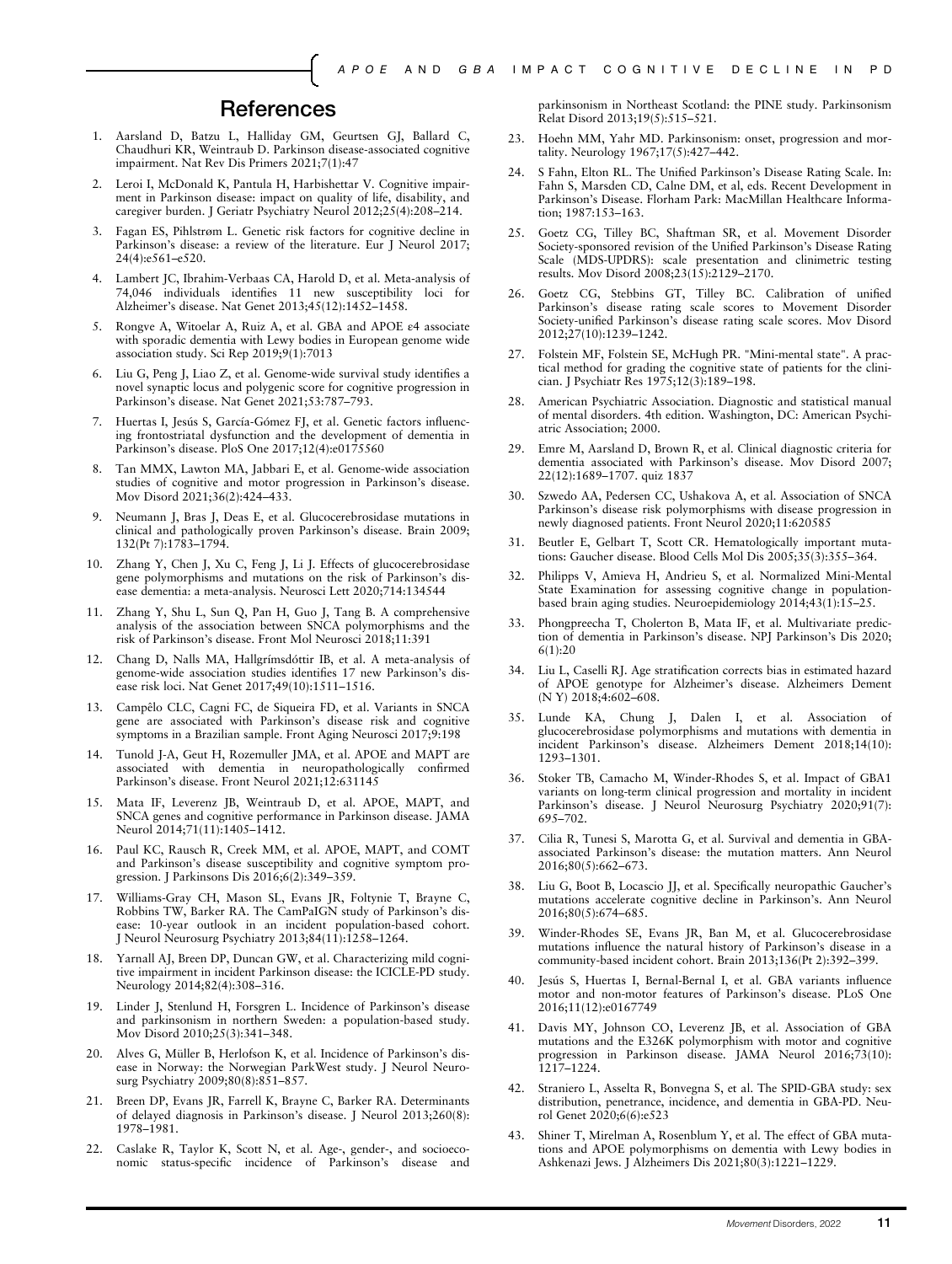- 44. Dickson DW, Heckman MG, Murray ME, et al. APOE ε4 is associated with severity of Lewy body pathology independent of Alzheimer pathology. Neurology 2018;91(12):e1182–e1195.
- 45. Davis AA, Inman CE, Wargel ZM, et al. APOE genotype regulates pathology and disease progression in synucleinopathy. Sci Transl Med 2020;12(529):eaay3069
- 46. Pankratz N, Byder L, Halter C, et al. Presence of an APOE4 allele results in significantly earlier onset of Parkinson's disease and a higher risk with dementia. Mov Disord 2006;21(1):45-49.
- 47. Li YJ, Hauser MA, Scott WK, et al. Apolipoprotein E controls the risk and age at onset of Parkinson disease. Neurology 2004;62(11): 2005–2009.
- 48. Morley JF, Xie SX, Hurtig HI, et al. Genetic influences on cognitive decline in Parkinson's disease. Mov Disord 2012;27(4):512–518.
- 49. Irwin DJ, White MT, Toledo JB, et al. Neuropathologic substrates of Parkinson disease dementia. Ann Neurol 2012;72(4):587–598.
- 50. Mata IF, Johnson CO, Leverenz JB, et al. Large-scale exploratory genetic analysis of cognitive impairment in Parkinson's disease. Neurobiol Aging 2017;56:e211–e217.
- Ezquerra M, Campdelacreu J, Gaig C, et al. Lack of association of APOE and tau polymorphisms with dementia in Parkinson's disease. Neurosci Lett 2008;448(1):20-23.
- 52. Goris A, Williams-Gray CH, Clark GR, et al. Tau and alphasynuclein in susceptibility to, and dementia in, Parkinson's disease. Ann Neurol 2007;62(2):145–153.
- 53. Skorvanek M, Goldman JG, Jahanshahi M, et al. Global scales for cognitive screening in Parkinson's disease: critique and recommendations. Mov Disord 2018;33(2):208–218.
- 54. Chou KL, Amick MM, Brandt J, et al. A recommended scale for cognitive screening in clinical trials of Parkinson's disease. Mov Disord 2010;25(15):2501–2507.
- 55. Burn DJ, Rowan EN, Allan LM, Molloy S, O'Brien JT, McKeith IG. Motor subtype and cognitive decline in Parkinson's disease, Parkinson's disease with dementia, and dementia with Lewy bodies. J Neurol Neurosurg Psychiatry 2006;77(5):585–589.
- 56. Mollenhauer B, Zimmermann J, Sixel-Doring F, et al. Baseline predictors for progression 4 years after Parkinson's disease diagnosis in the De Novo Parkinson Cohort (DeNoPa). Mov Disord 2019;34(1): 67–77.
- 57. Jo S, Kim SO, Park KW, Lee SH, Hwang YS, Chung SJ. The role of APOE in cognitive trajectories and motor decline in Parkinson's disease. Sci Rep 2021;11(1):7819

# Supporting Data

Additional Supporting Information may be found in the online version of this article at the publisher's web-site.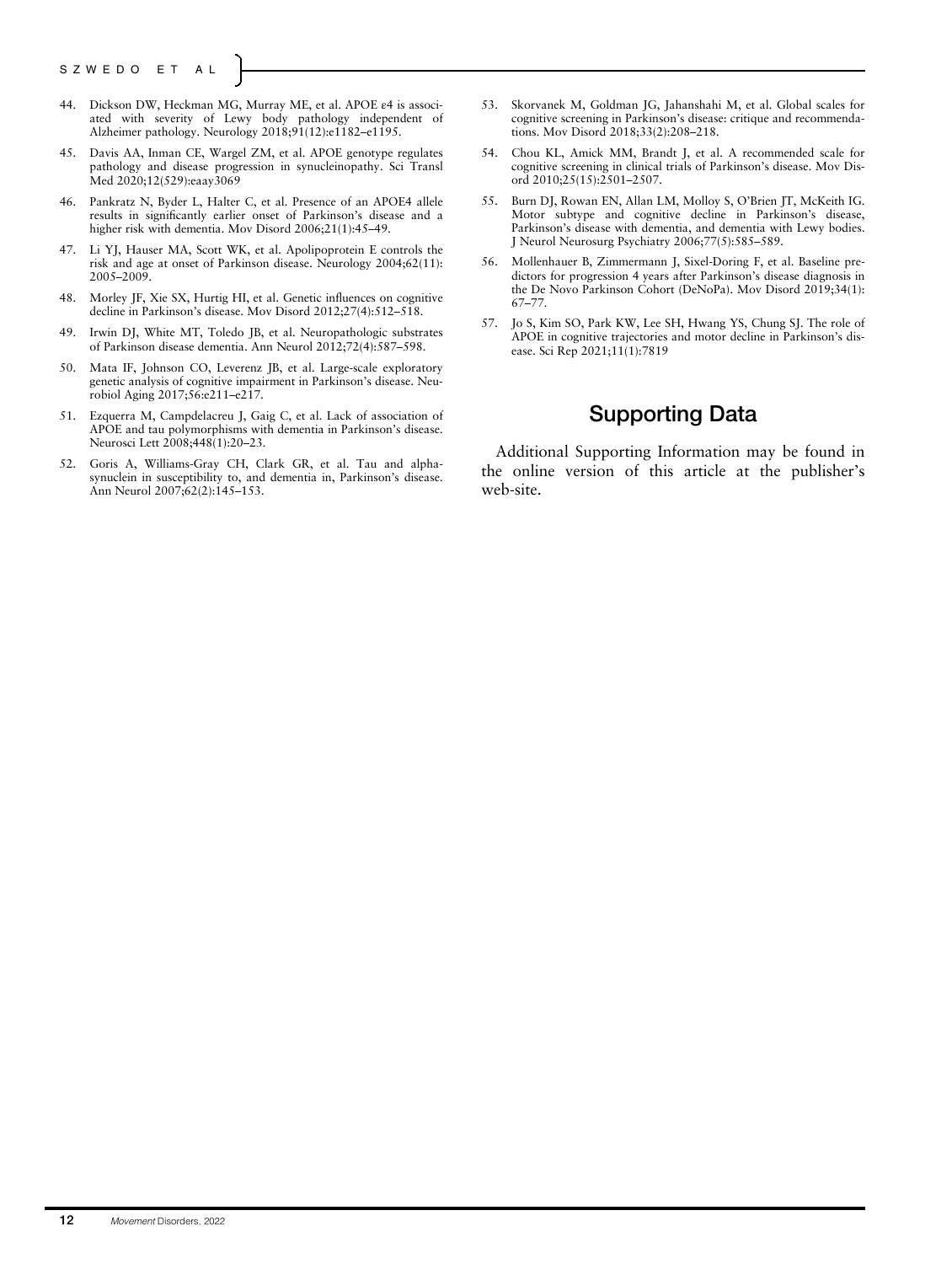# SGML and CITI Use Only DO NOT PRINT

## Author Roles

A.A.S. conceived and organized the study and designed and performed the statistical analysis.

I.D. designed and performed the statistical analysis.

A.A.S., K.F.P., M.C., D.B., L.F., C.T., S.W.R., G.H., G.L., C.R.S., R.A.L., A.J.Y., C.H.W.G., A.D.M., C.E.C., O.B.T., G.A., and J.M.G. collected and analysed data.

J.M.G. and G.A. assisted with study conception and design, and establishing and supervising the study.

A.A.S. and J.M.G. wrote the first draft of the manuscript that was critically read, revised, and approved by all authors.

# Financial Disclosures

A.A.S.: Supported by Research Council of Norway (287842).

I.D.: None.

K.F.P.: None.

M.C.: Received grant support from the Evelyn Trust and the NIHR Cambridge Biomedical Research Centre (BRC-1215-20014).

D.B.: Personal research grant awarded by the Swedish Brain Foundation (Hjärnfonden), and grant support from Umeå University, Västerbotten County Council, and the Swedish Parkinson Research Foundation.

L.F.: Received grant support from the Swedish Medical Research Council.

C.T.: None

SWR: NHS employment.

G.H.: Receives funding from Parkinson's UK (G-2003), The Michael J. Fox Foundation (ID-15643 and ID-15749), and the Wellcome Trust (203,105/Z/16/Z).

G.L.: Supported by the National Natural Science Foundation of China (31900475), Young Talent Recruitment Project of Guangdong (2019QN01Y139), Shenzhen Basic Research Project (JCYJ20190807161601692), and the Fundamental Research Funds for the Central Universities, Sun Yat-sen University (2021qntd43).

C.R.S.: Brigham and Women's Hospital holds a US provisional patent application on the polygenic hazard score for predicting PD progression, on which C.R.S. is named as inventor. Outside this work, C.R.S. has served as consultant, scientific collaborator, or on scientific advisory boards for Sanofi, Berg Health, Pfizer, Biogen, and has received grants from NIH, US Department of Defense, American Parkinson Disease Association, and The Michael J. Fox Foundation (MJFF).

R.A.L.: Supported by Parkinson's UK Senior Research Fellowship (F-1801), received grants from the Lewy Body Society (LBS/010/2020), the Medical Research Council Discovery Medicine North Doctoral Training Partnership, and the National Institute for Health Research (NIHR) Newcastle Biomedical Research Unit and Centre based at Newcastle upon Tyne Hospitals NHS Foundation Trust and Newcastle University.

A.J.Y.: Received funding from NIHR BRC, EU IMI, NIHR, Lewy Body Society, Parkinson's UK, Dunhill Medical Trust, Cure Parkinson's Trust, The Michael J. Fox Foundation, and Weston Brain Institute. Received funding and/or honoraria from Bial, Britannia, UCB, Abbvie, GSK, Teva-Lundbeck, GE Healthcare, and Genus for attending educational events.

C.H.W.G.: RCUK/UKRI Research Innovation Fellowship awarded by the Medical Research Council; grant support from the Cambridge Centre for Parkinson-Plus, the NIHR Cambridge Biomedical Research Centre (BRC-1215-20014), The Michael J. Fox Foundation, the Evelyn Trust, Cure Parkinson's, and Parkinson's UK; consultancy payments from Evidera, Inc./GlaxoSmithKline.

A.D.M.: Grant support from the Chief Scientist Office of the Scottish Government (PCL/17/10), NHS Grampian Endowments.

C.E.C.: Grant support last 12 months NHS Grampian Endowments, RS Macdonald Trust.

O.B.T.: Research grant from the Norwegian ClinBeForsk as support for a clinical research trial on ALS.